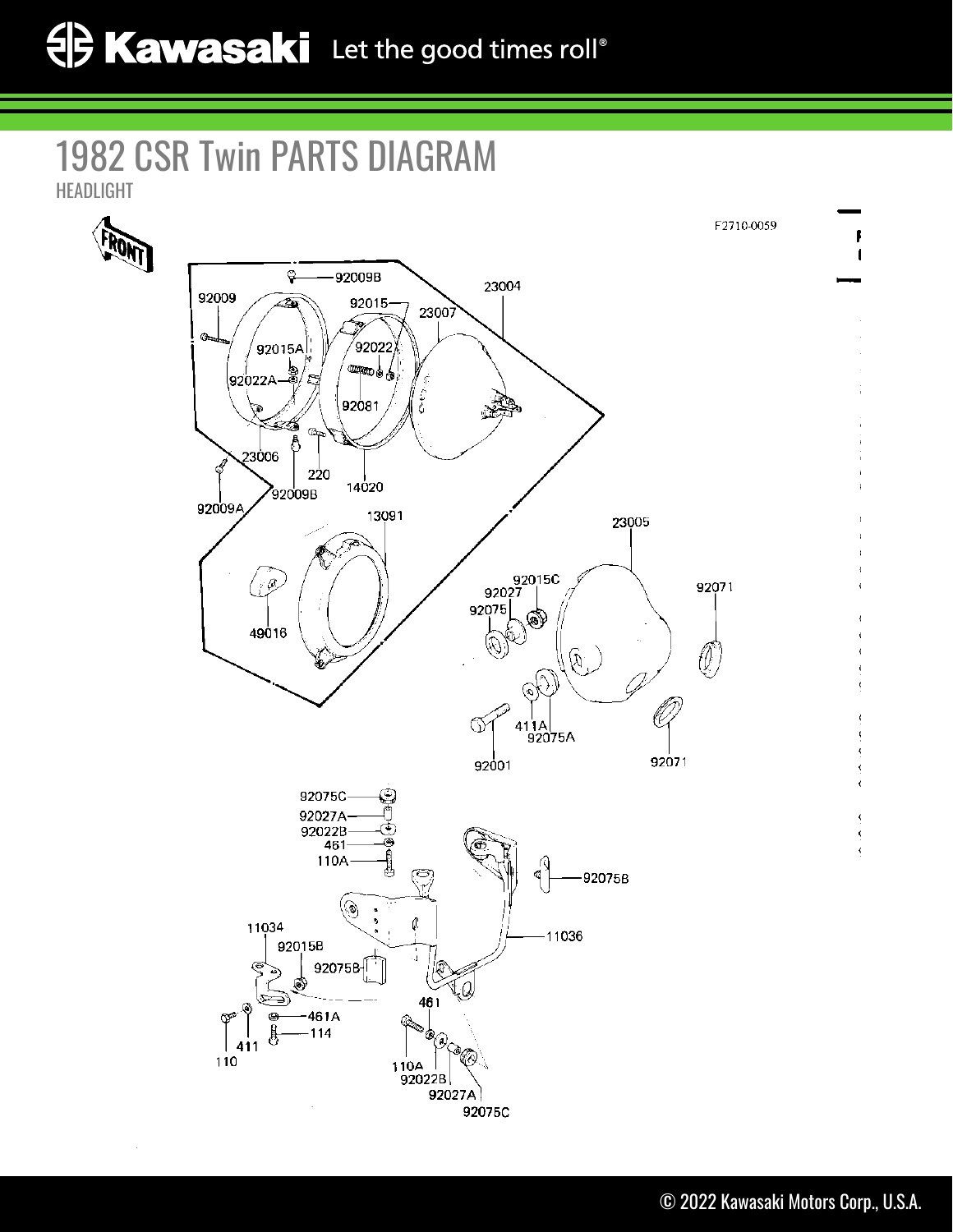## 1982 CSR Twin PARTS LIST HEADLIGHT

| <b>ITEM NAME</b>                           | <b>PART NUMBER</b> | <b>QUANTITY</b> |
|--------------------------------------------|--------------------|-----------------|
| <b>BRACKET, (Ref # 11034)</b>              | 11034-1792         | 1               |
| BRACKET-A, HEAD LAMP (Ref # 11036)         | 11036-1173         | 1               |
| RING, HEAD LAMP MOUNT (Ref # 13091)        | 23074-001          | 1               |
| RING, HEAD LAMP MOUNT (Ref # 14020)        | 23072-001          | 1               |
| LAMP-HEAD (Ref # 23004)                    | 23004-1052         | 1               |
| BODY-COMP-HEAD LAMP (Ref # 23005)          | 23005-1016         | 1               |
| RIM, HEAD LAMP (Ref # 23006)               | 23006-038          | 1               |
| SEALED BEAM UNIT (Ref # 23007)             | 23007-1006         | 1               |
| DUST COVER, HEAD LAMP (Ref #49016)         | 49016-1009         | $\mathbf{1}$    |
| BOLT, 10MM (Ref # 92001)                   | 92007-024          | $\overline{2}$  |
| SCREW FORCUS ADJUST (Ref # 92009)          | 23019-021          | 1               |
| SCREW, PAN HEAD, 5X14 (Ref # 92009A)       | 23019-022          | $\overline{2}$  |
| <b>SCREW-PAN HEAD, 5X12 (Ref # 92009B)</b> | 23019-023          | $\overline{2}$  |
| NUT,4MM (Ref # 92015)                      | 23020-018          | 1               |
| NUT, HEAD LAMP RIM FI (Ref # 92015A)       | 23020-023          | $\overline{2}$  |
| NUT-6MM (Ref # 92015B)                     | 92015-1078         | 1               |
| NUT, FLANGED, 10MM (Ref # 92015C)          | 92015-1428         | $\overline{2}$  |
| <b>WASHER (Ref # 92022)</b>                | 23021-004          | 1               |
| WASHER-PLAIN, 5MM (Ref # 92022A)           | 23021-012          | $\overline{2}$  |
| WASHER 6.5X20X1.6T (Ref # 92022B)          | 92022-125          | 3               |
| COLLAR, HEAD LIGHT (Ref # 92027)           | 23052-011          | $\overline{2}$  |
| COLLAR, REAR FENDER (Ref # 92027A)         | 92027-162          | 3               |
| <b>GROMMET (Ref # 92071)</b>               | 92071-1008         | $\overline{2}$  |
| DAMPER RUBBER (Ref # 92075)                | 23066-021          | $\overline{2}$  |
| DAMPER RUBBER (Ref # 92075A)               | 23066-022          | $\overline{2}$  |
| DAMPER RUBBER (Ref # 92075B)               | 92075-1243         | $\overline{2}$  |
| DAMPER RUBBER, RR FEN (Ref # 92075C)       | 92075-209          | 3               |
| SPRING FOCUS ADJUST (Ref # 92081)          | 23014-005          | 1               |
| BOLT-UPSET 6X14 (Ref # 110)                | 112B0614           | 1               |